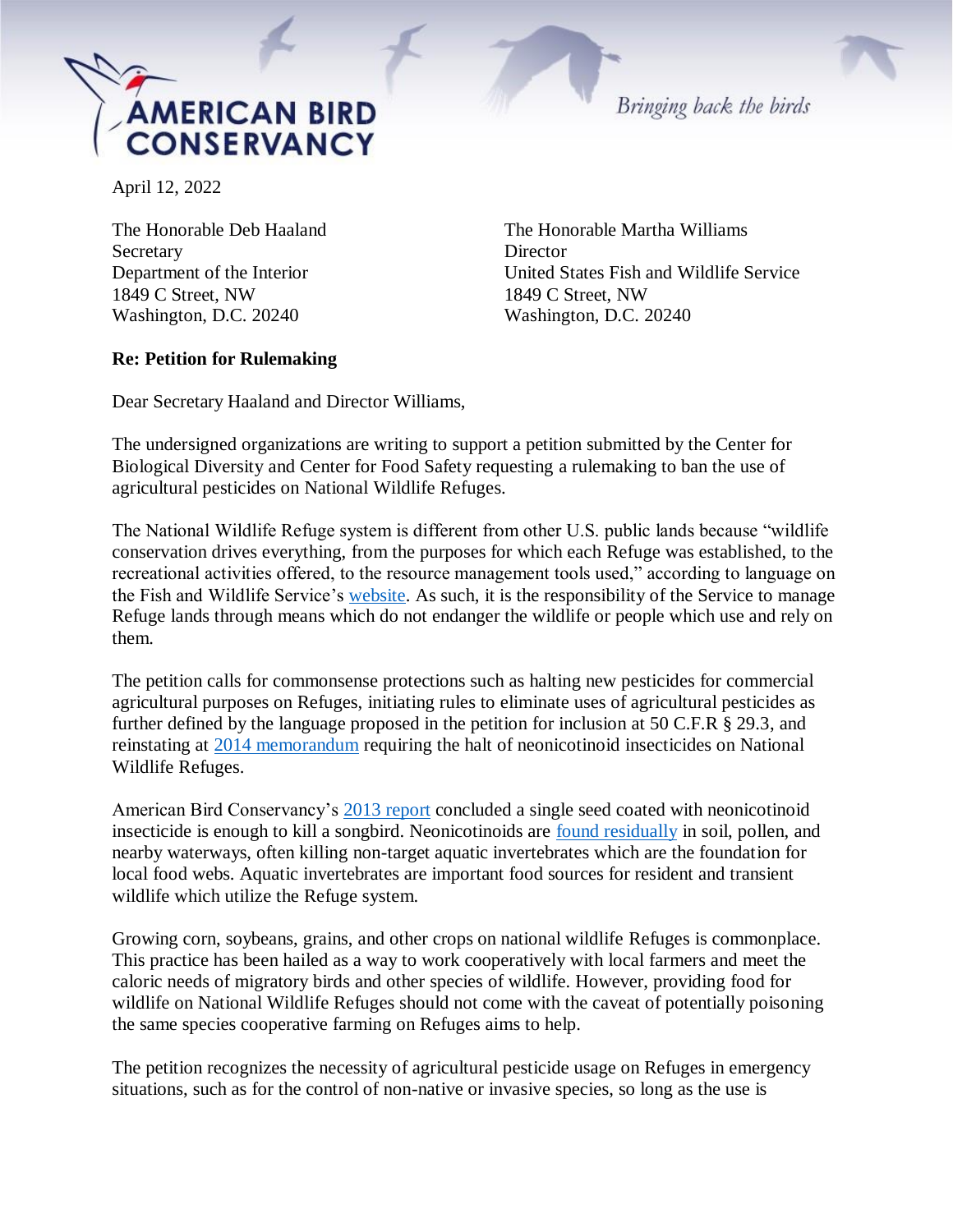## **AMERICAN BIRD CONSERVANCY**

Bringing back the birds

compatible with a Refuge's Comprehensive Conservation Plan and is made transparent through publication in the Federal Register.

[Overreliance](https://hilgardia.ucanr.edu/fileaccess.cfm?article=152499&p=RNIYON) on pesticides leads to pest resistance, inundation of secondary pests, increased environmental toxicity, and ecosystem collapse. Seed treatments, foliar applications, and aerial sprays are just a few of the many ways chemicals are brought into Wildlife Refuges, contaminating the plants, animals, lands, and waters the Refuge System was designed to preserve.

National Wildlife Refuges should be just that; areas of respite, safety, and dependability for native wildlife. We the undersigned encourage the petition be swiftly reviewed and responded to and its requested actions be adopted.

Sincerely,

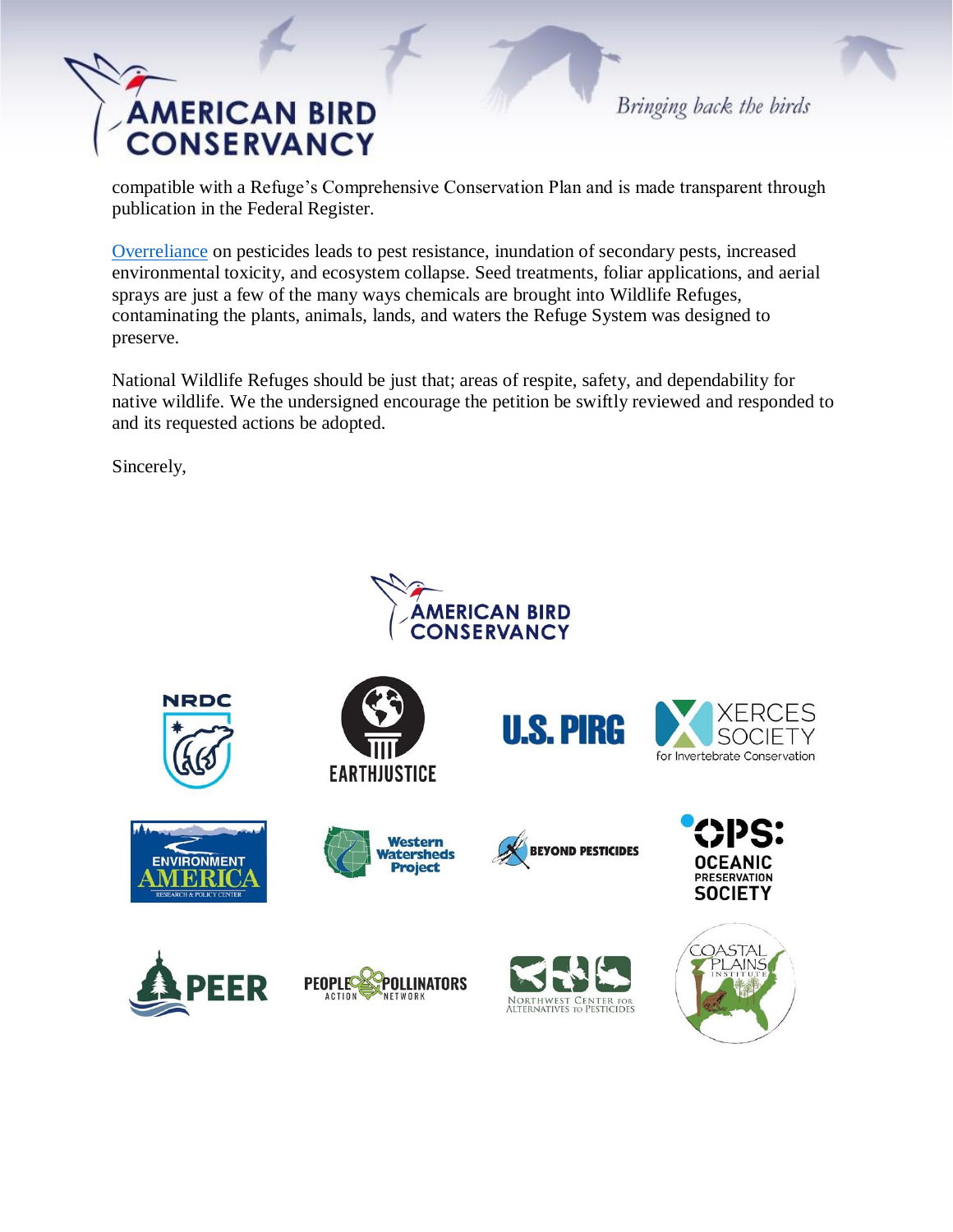

Applegate Wildlife Pond

Audubon Miami Valley

Audubon of Southwest Florida

Bexar Audubon Society

Bird Conservation Network

Blue Ridge Audubon Chapter

Brookline Bird Club

Central Lakes College Natural Resources Program

Compassion for All Living Beings Cooperation Circle

Conservation CATalyst

Conservation Council For Hawaii

Crab Creek Conservancy

Eastern Long Island Audubon Society

Eco Magic

Ecology Center of Southern California

Endangered Species **Coalition** 

Environmental Protection Information Center- EPIC Freedom Center for Wildlife, Inc.

Friends of Atascadero Wetlands (FAW)

Friends of the Earth

Genesee Valley Audubon Society

Hampshire Bird Club

Hawaiʻi Alliance for Progressive Action

Hawk Mountain Sanctuary Association

Herbicide-Free Campus

Illinois Ornithological Society

IXIA Chapter of the Florida Native Plant Society

John Muir Project of Earth Island Institute

Kankakee Valley Audubon

Kentucky Ornithological Society

Kettle Range Conservation Group

Kirkland Bird Club

Lane County Audubon Society

## Bringing back the birds

Linnaean Society of New York

Los Angeles Audubon Society

Madrean Archipelago Wildlife Center

Maryland Ornithological Society

Menotomy Bird Club

Mid-Michigan Stewardship Initiative

Missouri River Bird **Observatory** 

Native Plant Society of the United States

Natural Resources Defense Council

New Hampshire Audubon

New York City Audubon Society

North Cascades Audubon

Northwest Arkansas Audubon Society

NY4Whales.org

NY4Wildlife

Olympic Forest Coalition